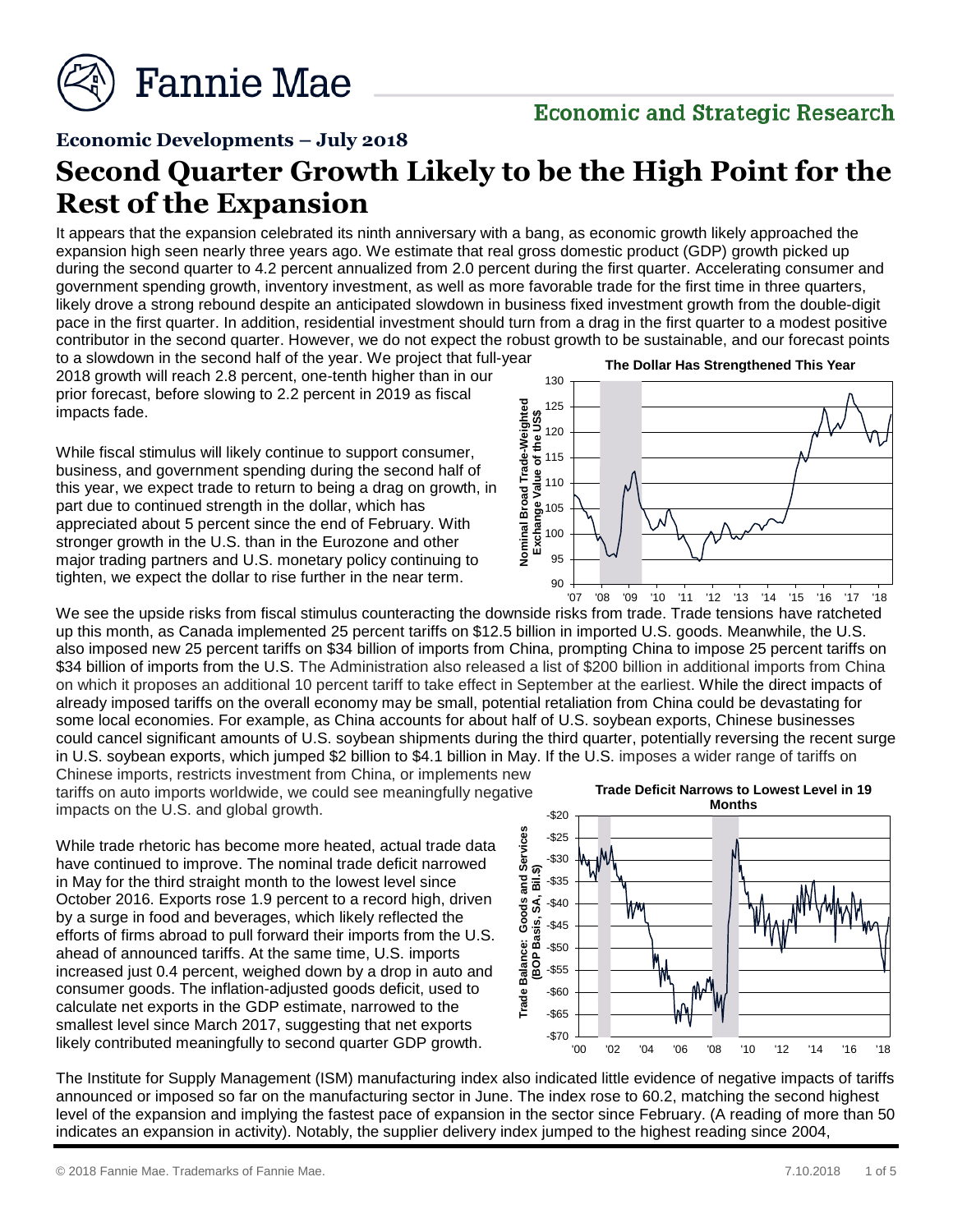

indicating a marked increase in product delivery delays, partly because of a shortage of truck drivers. Anecdotally, firms

continued to report supply chain bottlenecks that could limit production and put upward pressure on prices. Several industries reported that the steel tariffs have already pushed prices significantly higher, while respondents in other industries noted that further tariffs could lead firms to reduce their investment.

Overall, we expect uncertainty from trade policy to weigh on businesses, and thus we lowered modestly our projection for business investment for the second half of the year. Along with concerns over tariffs from the ISM survey, the minutes from the June Federal Open Market Committee (FOMC) revealed that most participants said that "uncertainty and risks associated with trade policy had intensified," and members were concerned about the possible negative effects of rising trade tensions on business sentiment and investment spending. According to some of the Fed's regional contacts, the uncertainty over trade policy has resulted in scaled back or postponed plans for capital spending.



# **Consumer Spending Growth Likely Tripled in the Second Quarter**

Real consumer spending disappointed in May as a decline in real service spending offset increases in durable and nondurable goods spending. A large drop in spending on household utilities such as natural gas and electricity amid cooler than normal temperatures drove the decline, which is poised to reverse in June. However, spending on discretionary service categories, including recreational services, also fell in May. Flat real consumer spending in May followed a 0.3 percent rise in April, a downgrade from an initially reported 0.4 percent gain.

Spending growth likely picked up in June, partially supported by a 3.3 percent rise in unit vehicle sales, the strongest gain in nine months, to 17.5 million annualized units. Light truck sales, which exceeded 12 million units for only the second time since record keeping began in 1990, drove the increase as auto sales were little changed. With auto sales trending down over the past year, light truck sales as a share of total sales rose to a record high of 69 percent in June. While gasoline prices were little changed in June, they have risen about 17 percent this year, which is taking a bite out of the increased disposable personal income from the tax cuts. Given an expected rebound in consumer spending growth in June, we estimate that real consumer spending growth accelerated to 2.7 percent annualized last quarter from 0.9 percent in the first quarter.





**Rising Gasoline Prices Have Partially Offset Tax Cut Benefits**

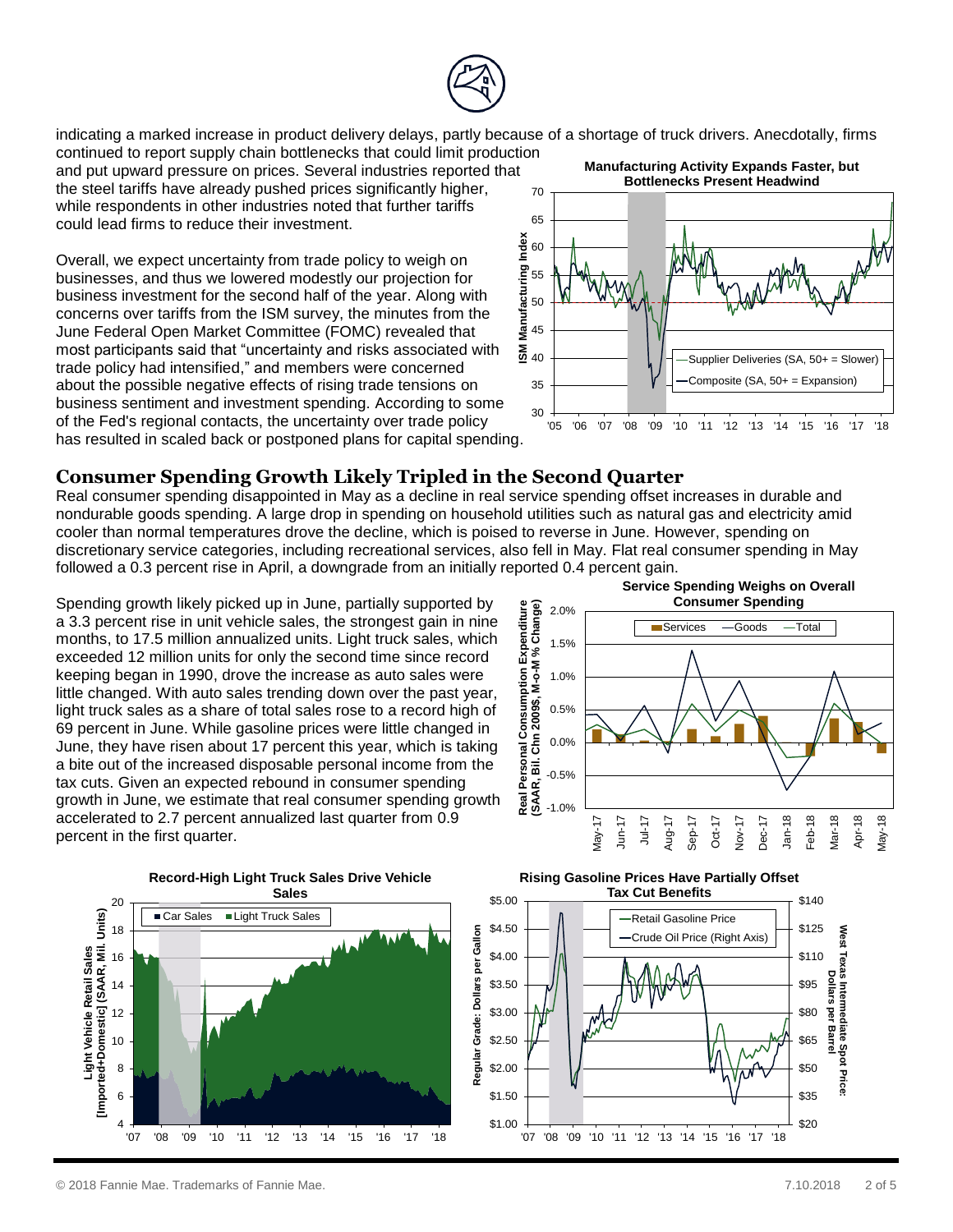

#### **The Labor Market Continued to Improve**

Solid improvement in the labor market will continue to support consumers. Nonfarm payrolls increased 213,000 in June, and upward revisions to the prior two months pushed the 3-month average job growth to 211,000. Meanwhile, average hourly earnings rose 0.2 percent from May and 2.7 percent from last June, leaving the annual gain unchanged from the prior month and staying within the tight range of 2.6 percent to 2.8 percent seen since December. The average workweek remained unchanged at 34.5 hours for the fifth consecutive month.

While the unemployment rate moved up for the first time since August to 4.0 percent, the increase was accompanied by the first rise in the labor force participation rate in four months to 62.9 percent from 62.7 percent in May. The participation rate has moved within a tight range of 62.7 percent to 63.0 percent

**Three-Month Average Job Gain Rises Above 200,000 for Fourth Time in 2018**



over the past two years. Continued increase in the supply of labor would support the view that more labor market slack exists than previously believed and that solid hiring can continue without overheating the market. Over the past year, the labor force has grown by an average of 160,000 per month, running below the average monthly gain in household employment. We expect the trend to continue, and project a decline in the unemployment rate to 3.6 percent during the second half of the year before reaching a trough of 3.5 percent in mid-2019.

The Job Openings and Labor Turnover Survey (JOLTS), which is released with a one-month lag to the employment report, showed continued tight labor market conditions. The hires rate (hiring as a share of total employment) jumped in May to an expansion high, while the job openings rate edged down one tick to 4.3 percent from a record high. Jobs openings continued to exceed unemployed workers for the third consecutive month. In addition, after hovering between 2.2 percent and 2.3 percent for a year, the quits rate, which is a gauge for workers' confidence in the job market, edged up to 2.4 percent, an expansion best. Results from the National Federation of Independent Business (NFIB) Survey underscore the difficulties small businesses are facing in filling open positions. The share of firms reporting few or no qualified applicants in filling open positions surged 7.0 percentage points in June to 55 percent, a record high.



#### **Fed Poised to Raise Rates in September**

While the June jobs report indicated that wage pressures remain contained, inflation has moved up. The personal consumption expenditures (PCE) deflator, the Fed's preferred measure, rose 0.2 percent in May for the second consecutive month, pushing the annual growth rate to 2.3 percent, above the Fed's two-percent target for the first time since February 2017. The core deflator, excluding food and energy prices, also accelerated year over year to hit the target for the first time since April 2012. Incoming data led us to revise higher our projected PCE inflation in the fourth quarter of 2018 to 2.3 percent from 2.1 percent in the prior forecast. Consumers' inflation expectations also firmed in June, according to the University of Michigan survey of consumer sentiment, with one-year inflation expectations rising twotenths to 3.0 percent and 5-year inflation expectations edging up one tick to 2.6 percent.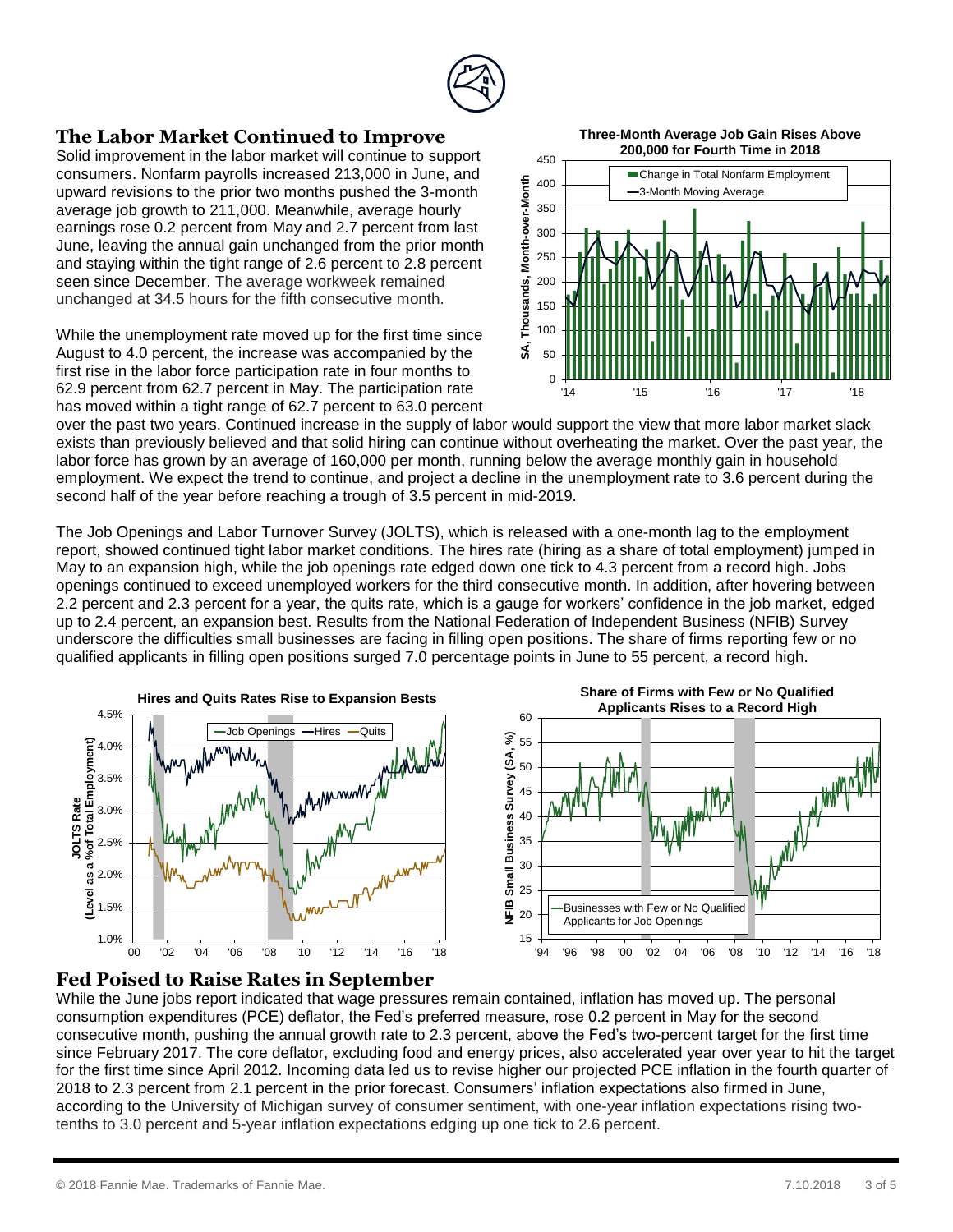

The Fed has described its inflation objective as "symmetric," suggesting it will tolerate inflation overshooting the target in the medium term. The June FOMC meeting minutes noted that some participants were concerned that the flattening of the yield curve could signal a coming economic slowdown. However, others pointed to the large Fed balance sheet as a factor keeping long-term rates low and suggested that an inverted yield curve may not be a reliable signal of a recession, as implied by their historical relationship. The spread between 2 year and 10-year yields has fallen to about 30 basis points as of this writing. Despite the flattening yield curve, we expect the Fed to continue its monetary policy normalization. Given the strong labor market, our higher inflation forecast, and signals from the Fed of its willingness to tolerate an inverted yield curve, we changed our Fed rate hike call to two increases in the second half of this year, in September and December, compared with just one hike in our June forecast.

#### **Housing Roundup**

Housing activity was mixed in May. Single-family starts rose for the fourth time in five months but remained below the expansion best reached last November. Multifamily starts rebounded, reversing about half of the prior month's drop. However, permits dropped for both segments. New home sales rose in May, driven solely by sales in the South, which rose to the highest level in more than a decade. By stage of production, sales of new homes not yet started drove the gain in overall sales, rising for the third time in four months to a six-month high, suggesting building activity has not kept pace with demand as builders continued to face challenges from labor shortages of labor and rising building material costs.







In contrast to the improvement in new home sales, existing home sales fell in May for the second straight month and declined on an annual basis for the fourth time in five months. The for-sale inventory has remained below year-ago levels for three years. Inventory shortages are impeding sales and supporting strong home price appreciation. According to the National Association of REALTORS®, properties typically stayed on the market in both April and May for only 26 days, the shortest duration since the series began in 2011. The near-term outlook remains bearish as pending home sales, a forward-looking indicator of existing home sales, dropped in May for the second consecutive month.